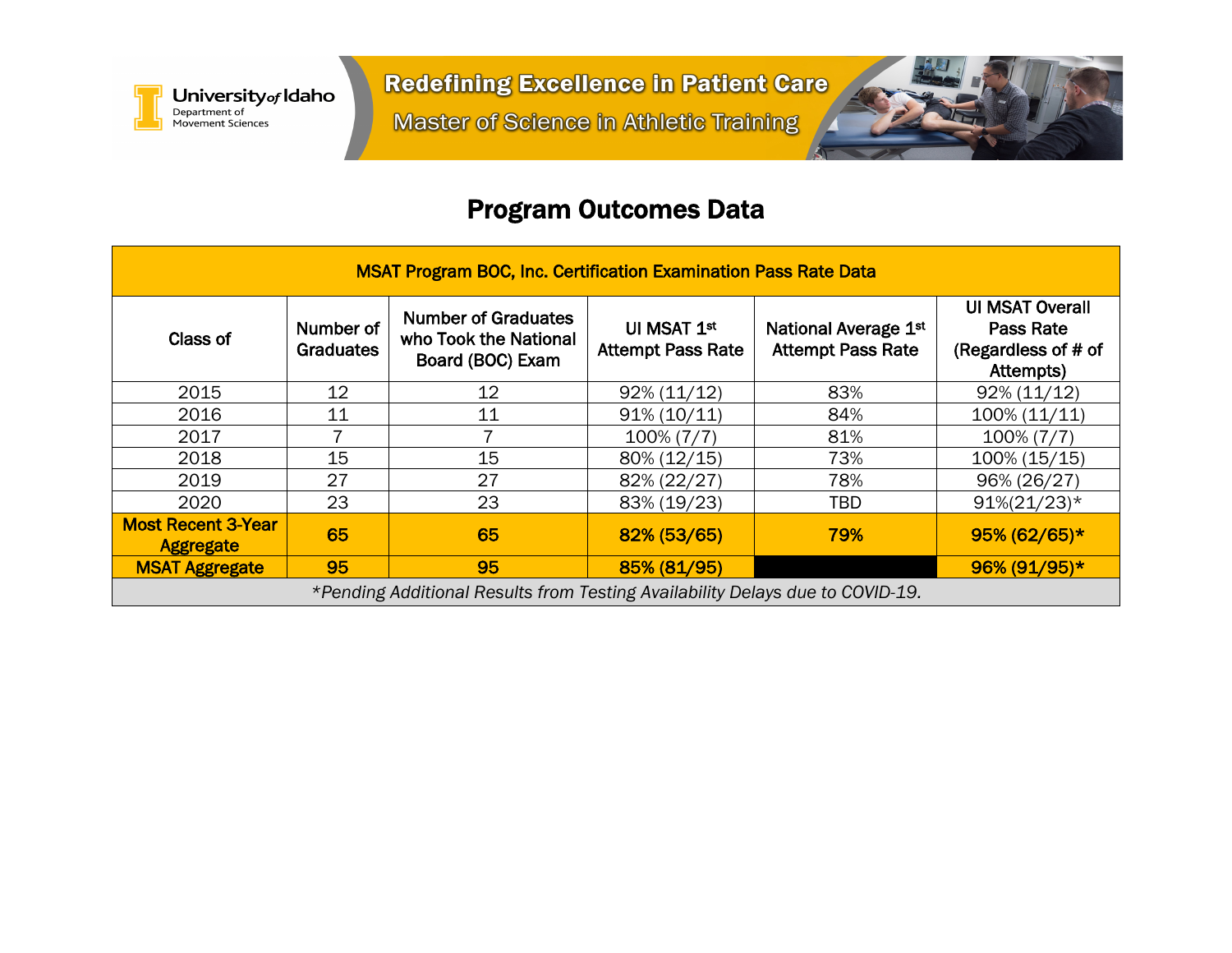

**Master of Science in Athletic Training** 



| <b>MSAT Program Retention Rate</b><br>(% enrolled in the program who returned the next year;<br>excludes students who received a medical or family emergent leave of absence) |                                              |                                      |                                                                                    |  |  |  |  |  |
|-------------------------------------------------------------------------------------------------------------------------------------------------------------------------------|----------------------------------------------|--------------------------------------|------------------------------------------------------------------------------------|--|--|--|--|--|
| Class of                                                                                                                                                                      | <b>Individual Class</b><br><b>Enrollment</b> | <b>MSAT Program Total Enrollment</b> | Retention Rate (% of non-graduated students<br>who returned for their second year) |  |  |  |  |  |
| 2015                                                                                                                                                                          | 14                                           | 14                                   | 86% (12/14)                                                                        |  |  |  |  |  |
| 2016                                                                                                                                                                          | 11                                           | 23                                   | $100\% (11/11)$                                                                    |  |  |  |  |  |
| 2017                                                                                                                                                                          |                                              | 18                                   | $100\% (7/7)$                                                                      |  |  |  |  |  |
| 2018                                                                                                                                                                          | 18                                           | 25                                   | 100% (15/15)                                                                       |  |  |  |  |  |
| 2019                                                                                                                                                                          | 29                                           | 45                                   | 97% (28/29)                                                                        |  |  |  |  |  |
| 2020                                                                                                                                                                          | 24                                           | 52                                   | 100% (23/23)                                                                       |  |  |  |  |  |
| 2021                                                                                                                                                                          | 27                                           | 52                                   | 100% (27/27)                                                                       |  |  |  |  |  |
| 2022                                                                                                                                                                          | 26                                           | 53                                   | N/A                                                                                |  |  |  |  |  |
| <b>Most Recent</b><br>3-Year Average                                                                                                                                          | 26                                           | 52                                   | 99% (78/79)                                                                        |  |  |  |  |  |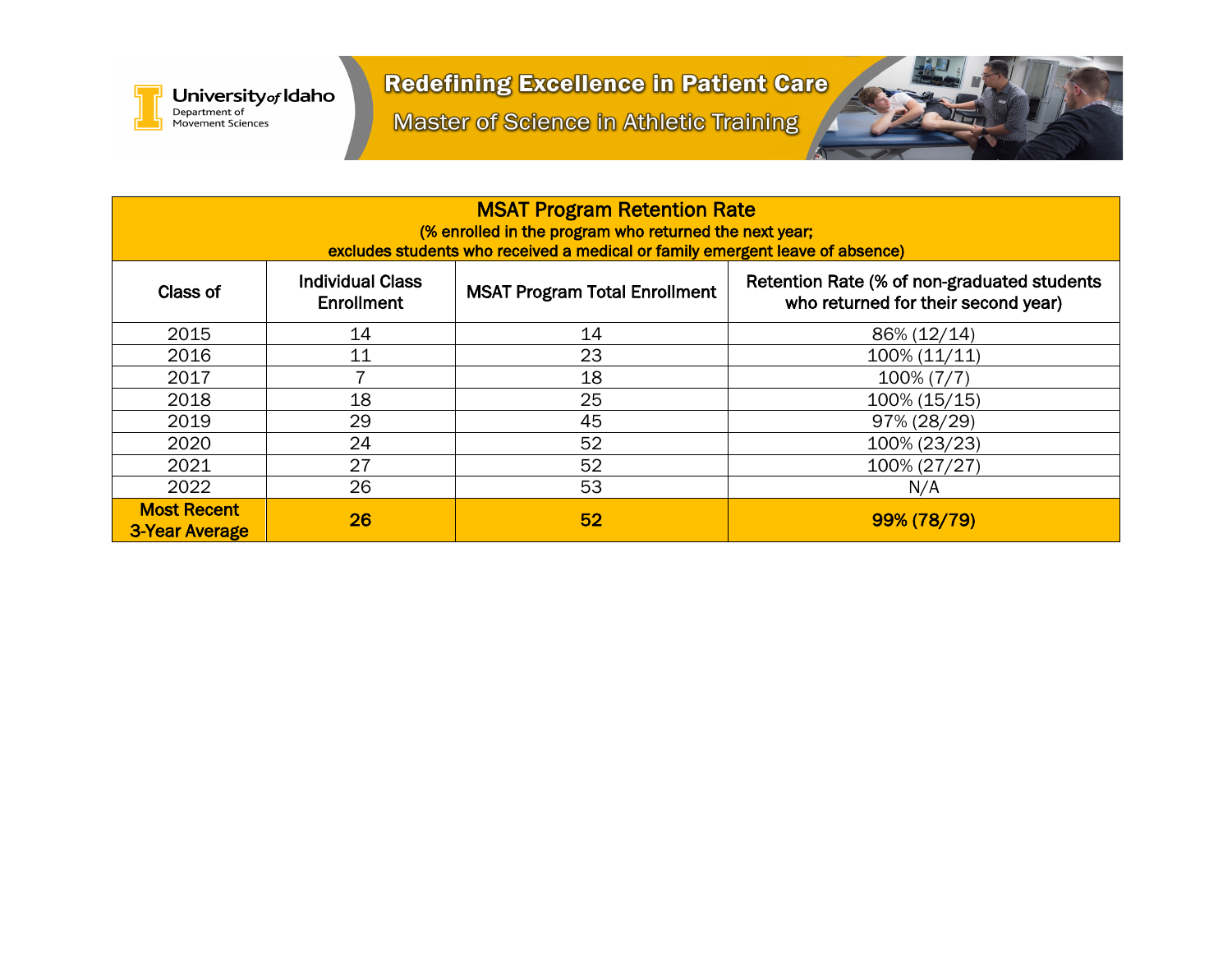

**Master of Science in Athletic Training** 



MSAT Program 3–Year Graduation Rate (% enrolled in the program who completed the MSAT degree within 3 years; excludes students who received a medical or family emergent leave of absence)

| Class of                          | <b>MSAT Graduation Rate</b> |
|-----------------------------------|-----------------------------|
| 2015                              | 86% (12/14)                 |
| 2016                              | 100% (11/11)                |
| 2017                              | 100% (7/7)                  |
| 2018                              | 94% (15/16)                 |
| 2019                              | 93% (27/29)                 |
| 2020                              | 100% (23/23)                |
| <b>Most Recent 3-Year Average</b> | 96% (65/68)                 |